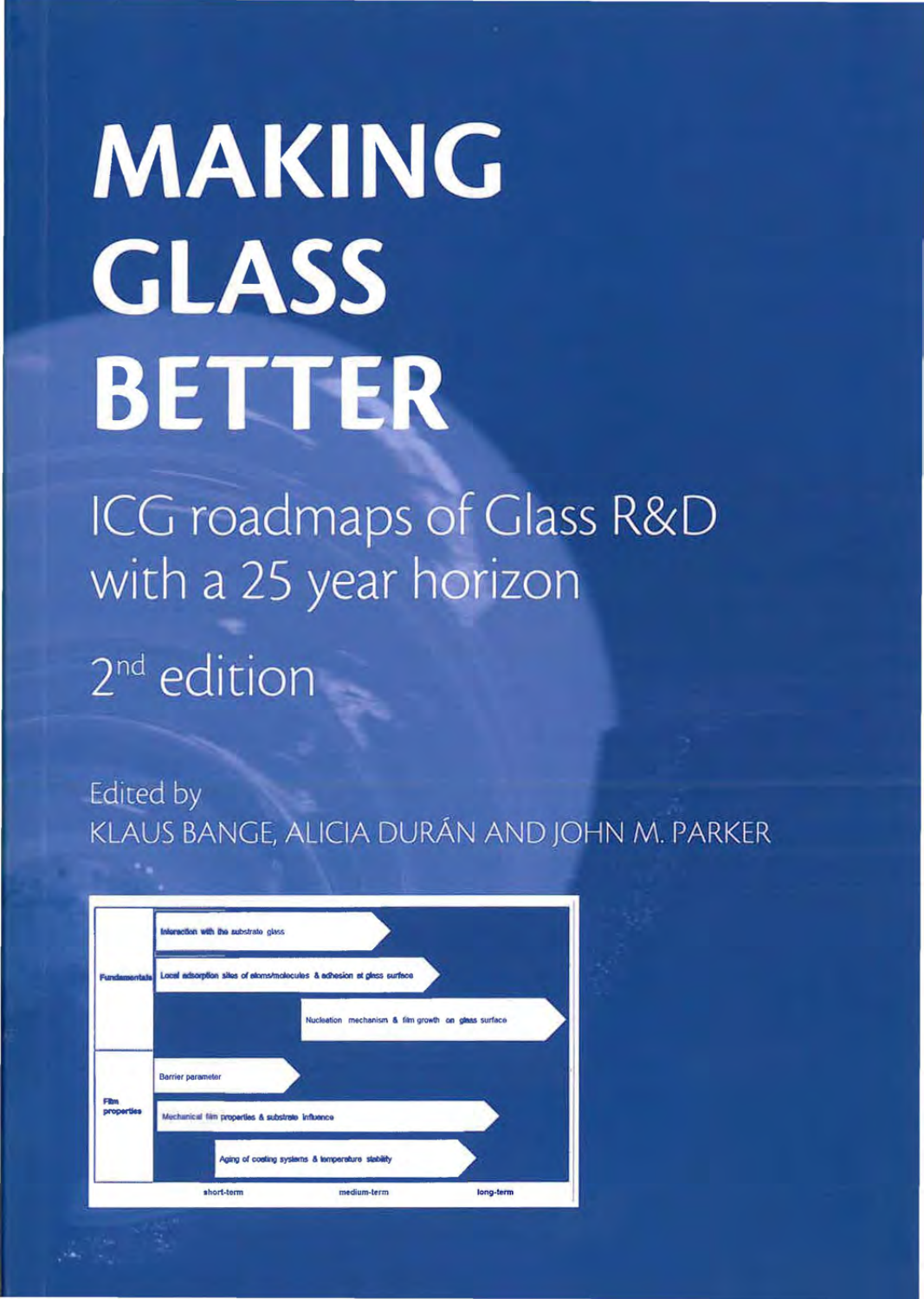## MAKING GLASS BETTER ICG roadmaps of Glass R&D with a 25 year horizon 2nd edition

Edited by Klaus Bange Alicia Durán John M. Parker

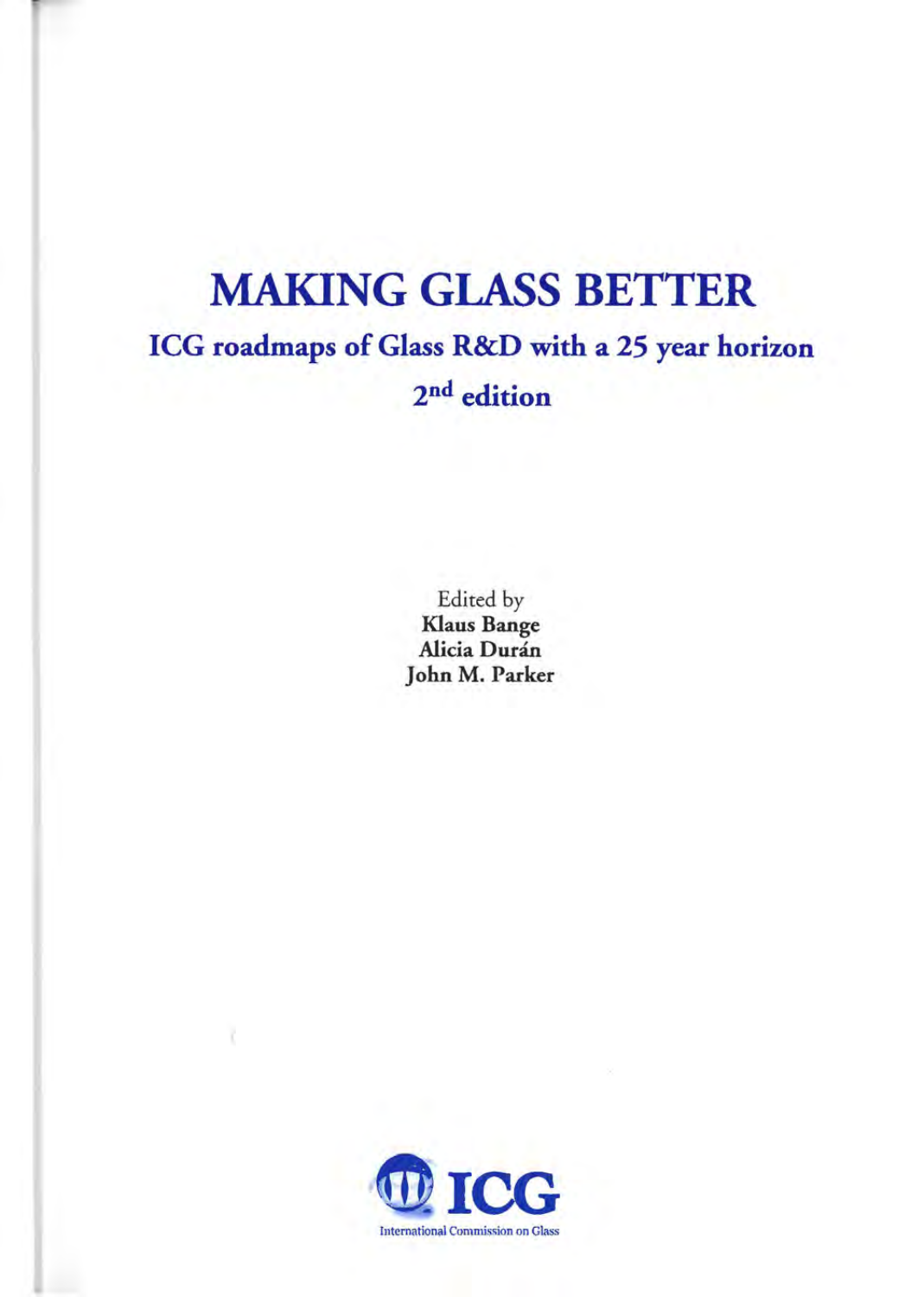### **OUTLINE**

|  |                                                                              | 9  |
|--|------------------------------------------------------------------------------|----|
|  |                                                                              | 11 |
|  |                                                                              | 13 |
|  |                                                                              | 17 |
|  |                                                                              | 17 |
|  | 2.1 Integration of the roadmapping activities into one comprehensive process | 24 |
|  |                                                                              | 24 |
|  |                                                                              | 25 |
|  |                                                                              | 25 |
|  |                                                                              | 27 |
|  |                                                                              | 28 |
|  |                                                                              | 29 |
|  |                                                                              | 30 |
|  |                                                                              | 30 |
|  |                                                                              | 31 |
|  |                                                                              | 36 |
|  | 3.1.1.2.1 New glass melting concepts: tailored and segmented glass           |    |
|  |                                                                              | 36 |
|  | 3.1.1.2.2 Tailored batches and cheaper batches replacing soda                | 39 |
|  | 3.1.1.2.3 Waste gas heat recovery to reduce energy consumption               | 41 |
|  | 3.1.1.2.4 Application of sensors and advanced (model-based)                  |    |
|  |                                                                              | 42 |
|  |                                                                              | 44 |
|  | 3.1.1.2.6 Results from the questionnaire and interviews                      | 45 |
|  |                                                                              | 48 |
|  | 3.1.1.4 Review of "3.1.1 Glass melting technology - an overview"             | 48 |
|  |                                                                              | 49 |
|  |                                                                              | 51 |
|  |                                                                              | 54 |
|  | 3.1.2.2.1 Raw Materials, Batch Preparation and Recycling                     | 54 |
|  | 3.1.2.2.2 Melting or Firing Processes in Furnaces                            | 55 |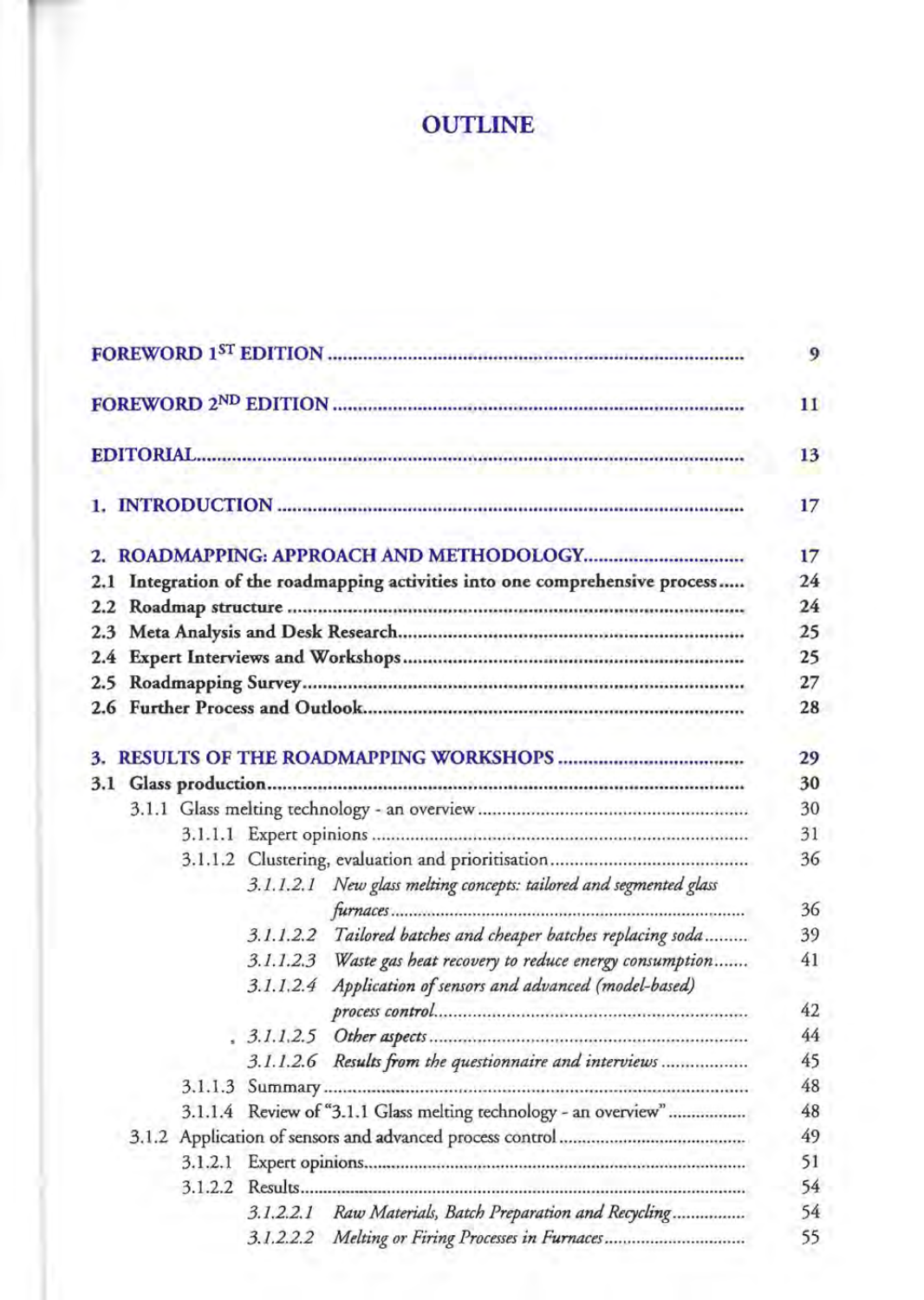|               |         | 3.1.2.2.3                                                              |     |
|---------------|---------|------------------------------------------------------------------------|-----|
|               |         |                                                                        |     |
|               |         |                                                                        |     |
|               |         |                                                                        |     |
|               |         |                                                                        |     |
|               |         |                                                                        |     |
|               |         |                                                                        |     |
|               |         |                                                                        |     |
|               |         |                                                                        |     |
|               |         |                                                                        |     |
|               |         |                                                                        |     |
|               |         |                                                                        |     |
|               |         | 3.1.5.1.1                                                              |     |
|               |         |                                                                        |     |
|               |         | 3.1.5.1.3 Refractory/Glass Contact Materials (TC11)                    |     |
|               |         |                                                                        |     |
|               |         |                                                                        |     |
|               |         |                                                                        |     |
|               |         | 3.1.5.1.6                                                              |     |
|               |         |                                                                        |     |
|               |         |                                                                        |     |
|               |         |                                                                        |     |
|               |         |                                                                        |     |
|               |         |                                                                        |     |
|               |         |                                                                        |     |
|               |         |                                                                        |     |
|               |         | 3.2.2.2 Roadmapping, clustering, evaluation and prioritisation,        |     |
|               |         |                                                                        | 101 |
|               |         |                                                                        | 102 |
|               |         | 3.2.4 Review of "3.2 Materials for technical and medical applications" | 105 |
| $3.3^{\circ}$ |         |                                                                        | 106 |
|               |         |                                                                        | 107 |
|               |         |                                                                        | 107 |
|               |         |                                                                        | 111 |
|               |         | 3.3.1.2.1                                                              | 112 |
|               |         | 3.3.1.2.2                                                              | 114 |
|               |         | 3.3.1.2.3                                                              | 114 |
|               |         |                                                                        | 115 |
|               |         |                                                                        | 118 |
|               |         |                                                                        |     |
|               |         |                                                                        | 119 |
|               |         |                                                                        | 120 |
|               |         |                                                                        | 120 |
|               | 3.3.2   |                                                                        | 121 |
|               | 3.3.2.1 |                                                                        | 122 |
|               | 3.3.2.2 |                                                                        | 126 |
|               |         |                                                                        | 129 |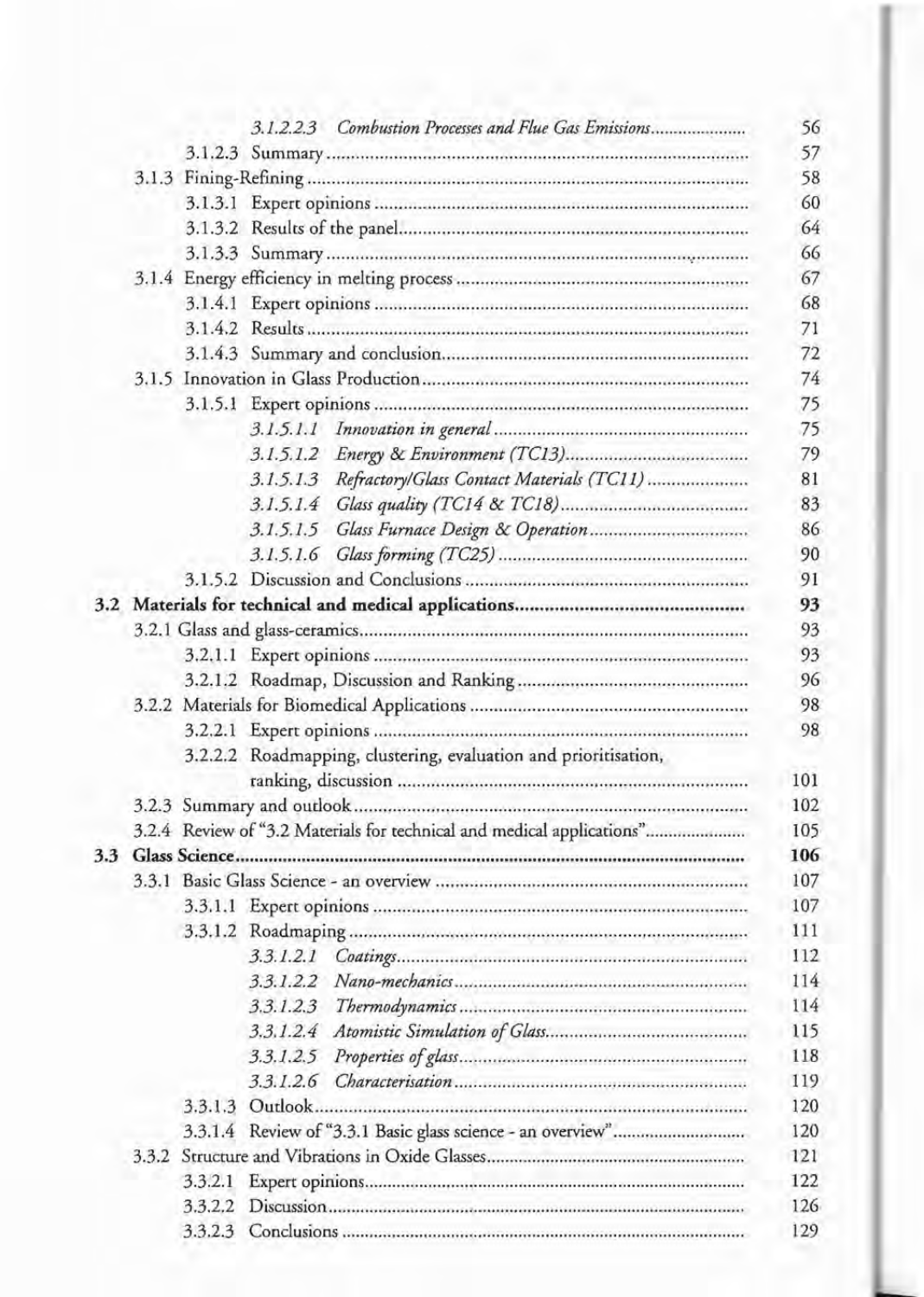|  |  |         | 3.4.1.5 Review of "3.4.1 Glass Surfaces & Stress Corrosion Mechanism" |  |  |  |
|--|--|---------|-----------------------------------------------------------------------|--|--|--|
|  |  |         |                                                                       |  |  |  |
|  |  |         |                                                                       |  |  |  |
|  |  |         | 3.4.2.1.1                                                             |  |  |  |
|  |  |         | 3.4.2.1.2                                                             |  |  |  |
|  |  |         |                                                                       |  |  |  |
|  |  |         |                                                                       |  |  |  |
|  |  |         |                                                                       |  |  |  |
|  |  |         |                                                                       |  |  |  |
|  |  |         |                                                                       |  |  |  |
|  |  |         |                                                                       |  |  |  |
|  |  |         |                                                                       |  |  |  |
|  |  |         |                                                                       |  |  |  |
|  |  |         |                                                                       |  |  |  |
|  |  |         |                                                                       |  |  |  |
|  |  |         |                                                                       |  |  |  |
|  |  |         |                                                                       |  |  |  |
|  |  |         |                                                                       |  |  |  |
|  |  |         |                                                                       |  |  |  |
|  |  |         |                                                                       |  |  |  |
|  |  |         | Transportation (Automotive, Maritime, Aerospace)<br>3.5.1.1.3         |  |  |  |
|  |  |         |                                                                       |  |  |  |
|  |  |         |                                                                       |  |  |  |
|  |  |         | 3.5.1.1.6 Information and Communication Technology                    |  |  |  |
|  |  |         |                                                                       |  |  |  |
|  |  |         | 3.5.1.2 Most relevant topics in the glass application field           |  |  |  |
|  |  |         |                                                                       |  |  |  |
|  |  |         |                                                                       |  |  |  |
|  |  |         |                                                                       |  |  |  |
|  |  |         |                                                                       |  |  |  |
|  |  | 3.5.2.2 |                                                                       |  |  |  |
|  |  |         |                                                                       |  |  |  |
|  |  |         |                                                                       |  |  |  |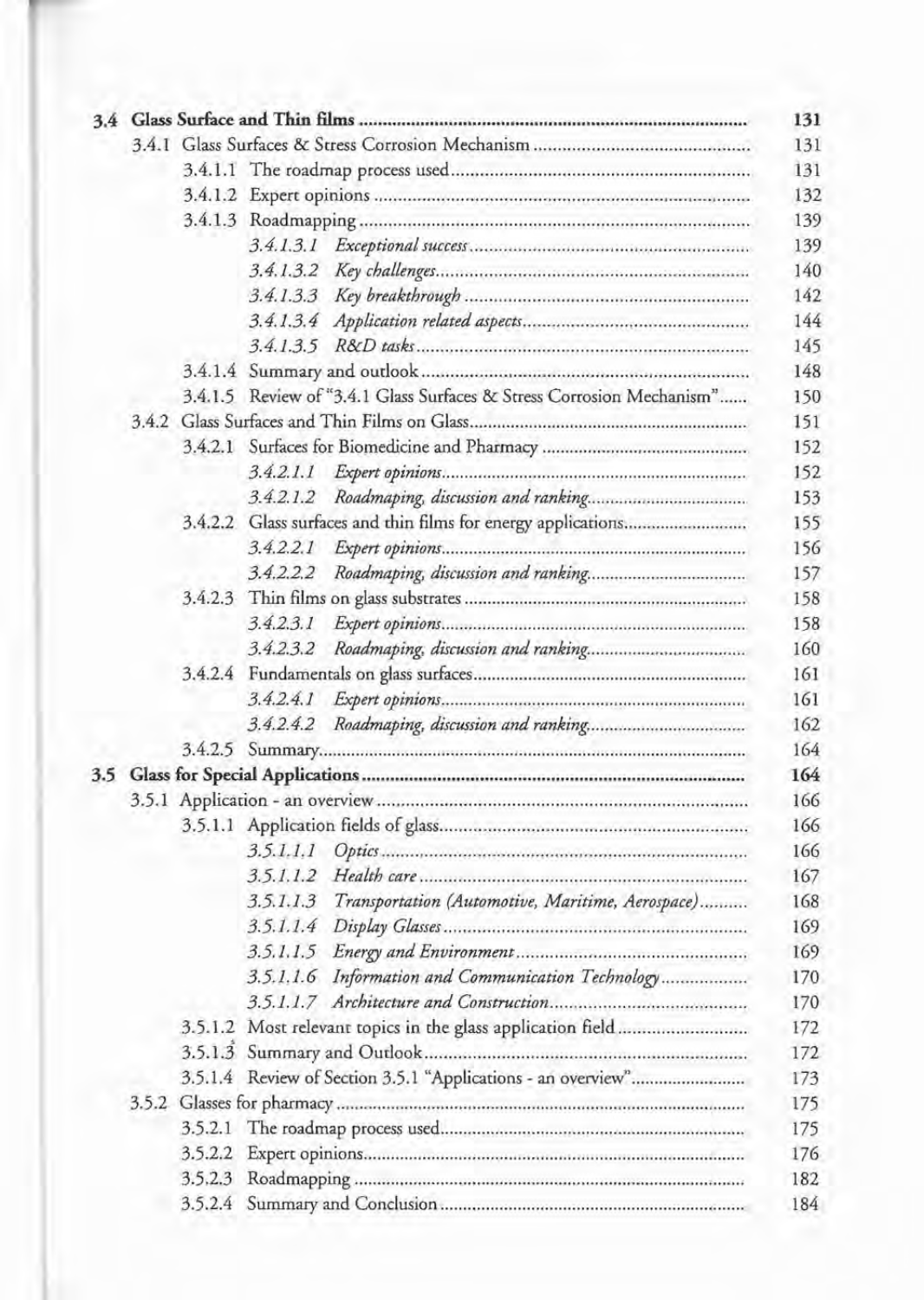|     | 3.6.1 Summary of the results of the roadmap activities for the 1 <sup>st</sup> edition |
|-----|----------------------------------------------------------------------------------------|
|     | 3.6.2 Summary of the results of the roadmap activities for the 2 <sup>nd</sup> edition |
|     |                                                                                        |
| 4.1 | Outlook, Organisational Implementation and Institutionalisation                        |
|     | 4.2 Example for the initiation of an integrative roadmapping process                   |
|     |                                                                                        |
|     |                                                                                        |
|     |                                                                                        |
|     |                                                                                        |
|     | 7. THE AUTHORS AND PARTICIPANTS IN THE WORKSHOPS                                       |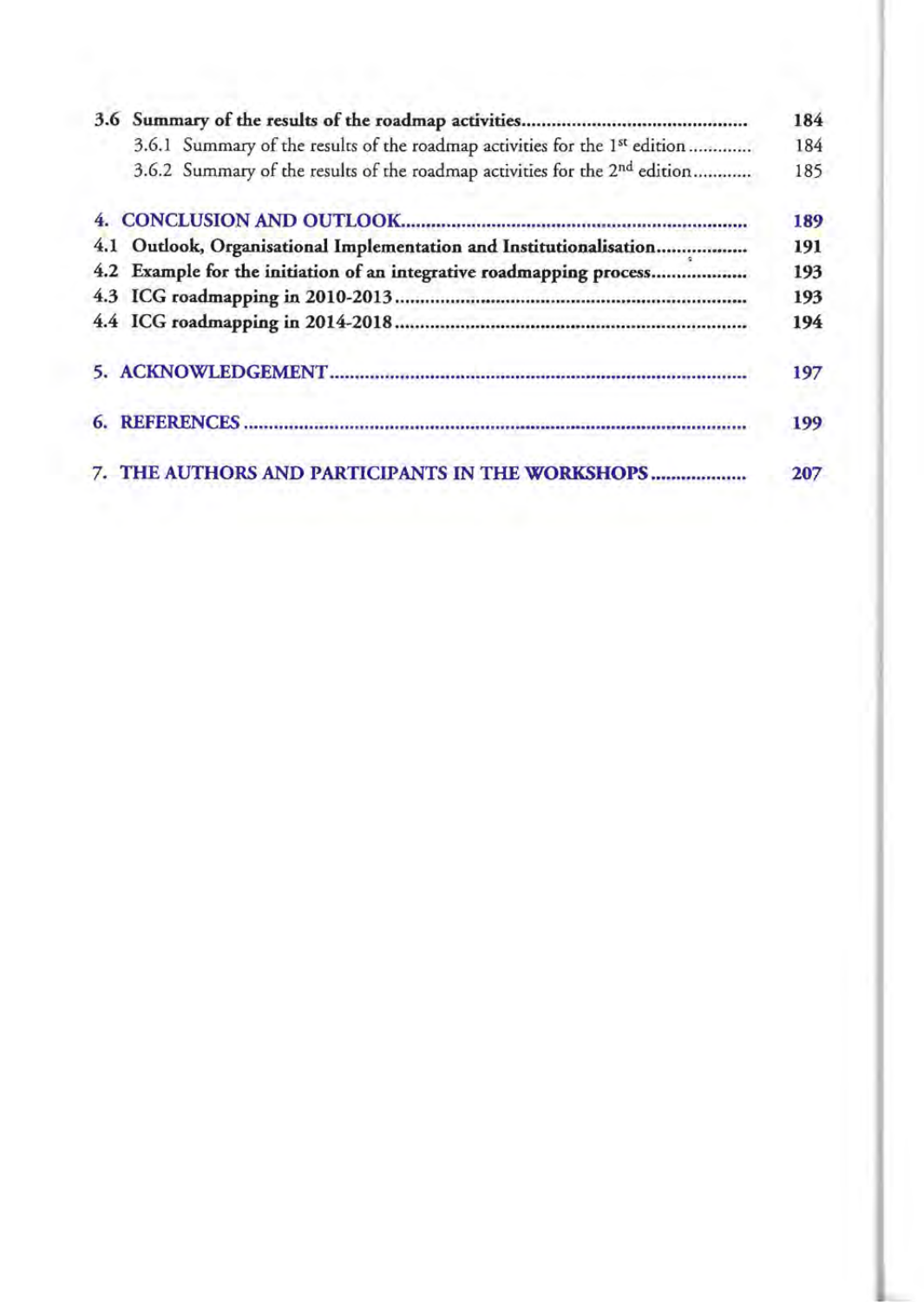#### **FOREWORD 2nd EDITION**

The International Commission on Glass (ICG) is a not-for-profit international GLASS SOCIETY comprising currently 32 national organisations in glass science and technology representing their countries, along with 4 Associared Organisations and 9 Associated Member Companies all over the world. Its main aim is ro promote and stimulate undersranding and cooperation between **experts** in the science and technology of glass and it has operared successfully over a period of more than 8 decades.

Its objectives are achieved through rhe activities of its Technical Committees (e.g. Iabaratory round robins, comparative studies, ropical meetings), which in turn create rhe scientific and technical "backbone" underpinning all orher actions including: a) the compilation of information on glass e.g. the publication of scientific and technical papers, reports and books, and b) the sharing and dissemination of knowledge on glass through advanced educational courses and workshops. A further major role is to organise international meetings and conferences, which are also based mainly on the expertise of the Technical Committees (TCs).

Major benefits are gained from the direct associarion between international glass experts in the fields of science and technology and through Iiaisons with related fields of technology such as optics, photonics, electronics, nanotechnology, coating technology, biotechnology, polymers and composites. The Coordinating Technical Committee (CTC) monirors and coordinates the TC activities and one of the main tasks of CTC is ro maintain the currency of its organisation and in particular the R&D topics. Therefore in 2006 the CTC discussed, developed and prepared a specific **Road Map** exercise for the ICG. The kick-off event in the ICG Road Mapping process rook place in Strasbourg in 2007, at the XXI International Congress on Glass. Several road-mapping workshops followed, covering the most important R&D fields. The results were documented in the 1<sup>st</sup> edition of this booklet in 2010 and led ro a reorganisation of the TC duster structure and the creation of new TCs.

Since the speed of change in the fields of science and technology of glass has not decreased, the road mapping process could not stop in 2010- continual revision is required as our knowledge base expands and as new pressures arise. New roadmap workshops with invited experts have been arranged and the main results are summarised in this booklet. Seven new sections are included and also the existing material of the 1<sup>st</sup> edition has been critically reviewed.

We hope and wish that this 2<sup>nd</sup> edition, which tries to identify the most relevant activities in our fields for the next decade and to promote the necessary fundamental research, will stimulate discussion and create a solid basis for furure measures. The pre-competitive character of such activities will improve the cooperarion among countries and companies through the ICG global platform, helping to make our material, glass, attractive and promoting the adaptation of education to rhe furure needs of our various societies.

May 2014 *PengShou* 

*!CG President* 

II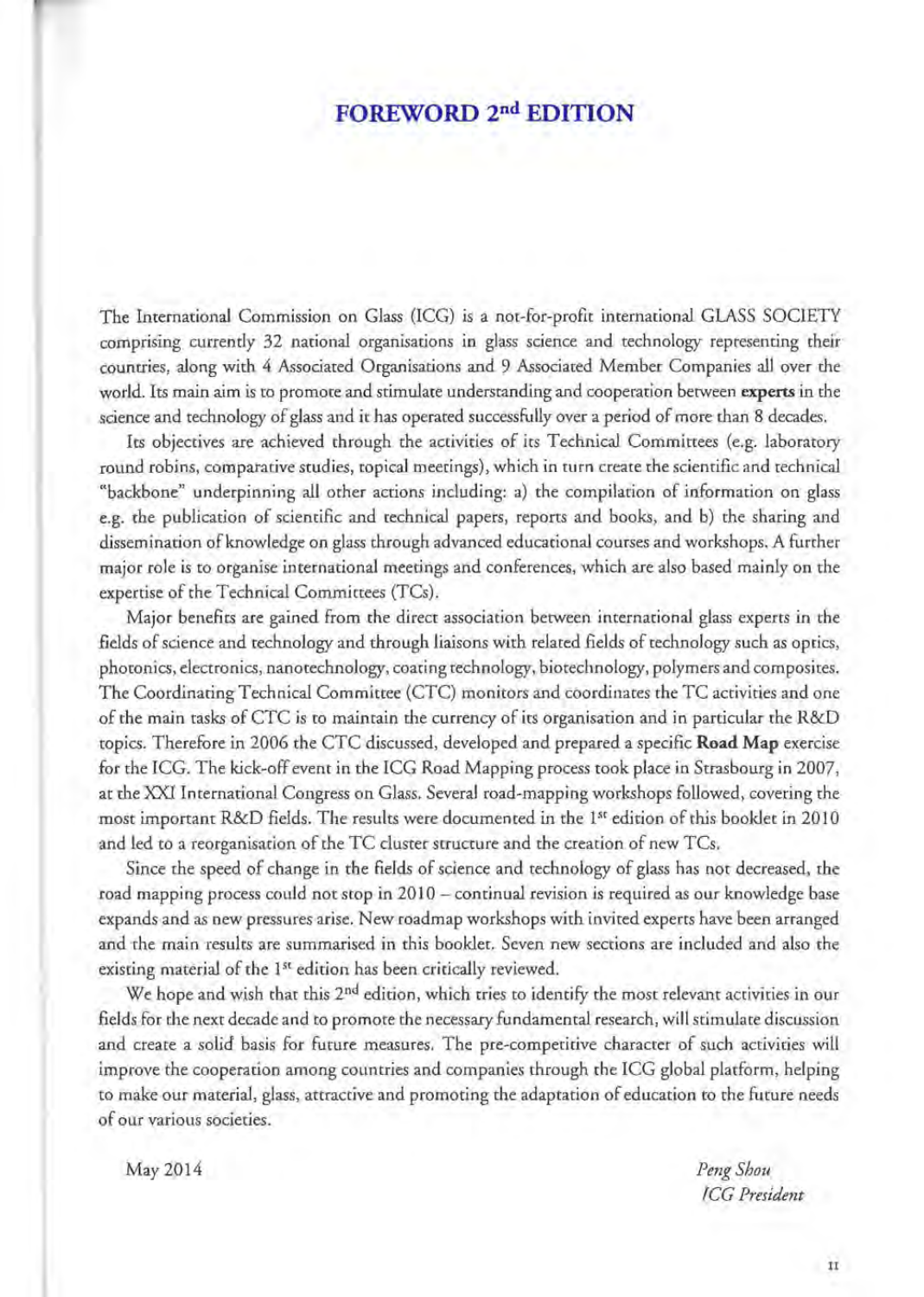#### **EDITORIAL**

#### **Klaus Bange, Alicia Duran andJohn Parker**

#### **WHY THE SECOND EDITION NOW?**

The 1<sup>st</sup> edition of MAKING GLASS BETTER appeared in 2010 and now we are publishing a 2<sup>nd</sup> edition just 4 years on - this seems to be a rather short gap for a material which is 6000 years old and has an extended tradition. But the role of glass is changing - a paradigm shift seems underway and seismic changes are in progress, driven, for example, by new opportunities in the biomedical field, environmental factors and a rapidly changing energy market.

In many traditional glass products, e.g. container (bottles) or tableware (drinking glass), the material and its role are clearly recognisable. The markets are stable and they are commodity products today. Yet an essential issue in the production of glass has been and continues tobe the development of new melting processes that promote energy saving and diminish emissions to the atmosphere, reinforcing the concept of glass as an eco-friendly material, the only fully recyclable material in the demanding concept of recycling. Evolution and revolution are the routes open to travel in this area. In other traditional uses as glazing, flat glass is surface modified to provide new and amazing applications not imagined a few decades ago. Even so, environmental pressures are driving R&D and demand innovative thinking.

In modern glass applications, e.g. in the IT area, in energy technology glass plays more and more the role of an *enabling* material (in particular in combination with its surface features). Often the glass is unrecognisable in the final product - but the product cannot *be* made wichout glass. Another key field that of optics and optoelectronics, is boosting the evolution of glass and glassceramic products for frontier technologies. These "new" applications often require very specific glass properties, characteristics that have to be created and optimised.

The ICG operates as a platform for exchange between glass scientists and promotes cooperation in glass science and technology. To realise this mission and maintain the currency of its activities, the ICG (and its acting arm, the CTC) must monitor continually the glass research field and perceive the most important trends. Often in the past, discussions, and other similar activities, on future glass science and technology have not been documented systematically; consequently key results may have been lost. To solve this problern the ICG has developed an organisation-specific roadmapping process in which it invites regular experts - often TC chairs or TC members, but also external experts - to roadmap workshops on selected topics. Most of the new results from such workshops in the period from 2010 to 2013 are documented and published in this booklet.

The 1<sup>st</sup> edition formed a solid basis for: a) an exchange of opinions concerning the future directions of glass research and b) an appropriate prioritisation of research topics. Its impactwas immediate. For example the conclusions initiated dramatic changes in the TC structure of the ICG: new TCs were installed; some TCs merged; others, having completed their tasks or reached the end of their useful life, were closed while some TCs changed the direction of their research or added new activities. Besides the successful resolution of these internal structural issues wirhin ICG, most participants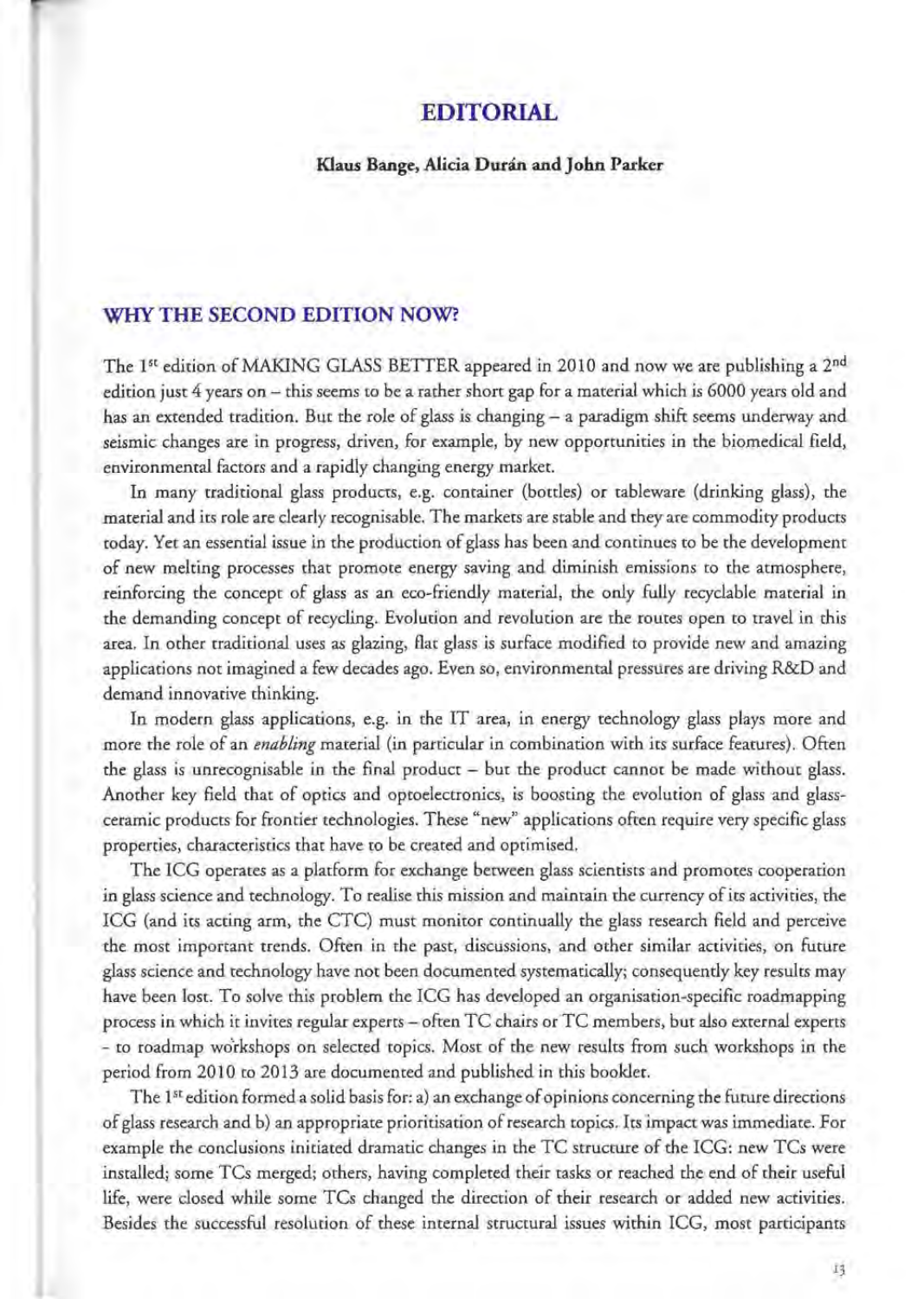provided positive feedback on what they had gained from the workshops. For example, many were surprised by the learning outcomes which resulted from the systematic approach used, induding specifically the focussed exchange with other experts on individual topics. Several TC members commented on the valuable overview of glass R&D required for future progress. Some academics intimared that the booklet provided an invaluable guide to topics that should be considered as part of their normal curriculum development process. Since the ICG concentrates on precompetitive research, some industrial participants commented that they would have liked more on applicationrelated activities.

#### **WHAT IS NEW?**

Those members of the CTC who are also coordinators of a TC duster have been responsible for the **review process** for the respective chapters in the **151** edition which related to "their" duster. Each analysed the existing material within their chapter in cooperation with other experts and produced a review which is printed in this booklet.

The evaluation process was based on specific questions e.g.:

- What is missing? (New topics on the horizon? Is an update of the R&D field needed?)
- What has changed? (Changes in prioritisation, in the time line...)
- Are the R&D topics still relevant today (2013) for glass?

Using this procedure the following additional sections were created:

- 3.1.1.4 Review of Sect. 3.1.1 "Glass melting technology an overview"
- 3.2.4 Review Sect. 3.2 "Materials for technical and medical application"
- 3.3.1.4 Review Sect.3.3.1 "Basic glass science- an overview"
- 3.4.1.5 Review of Sect 3.4.1 "Glass surfaces & stress corrosion mechanisms"
- 3.5.1.4 Review of Sect 3.5.1 "Applications- an overview"

The main new contributions in the  $2<sup>nd</sup>$  edition are documentations of the results of ICG roadmap workshops, some of which were carried out partly in cooperation with other scientific organisations. The same style and format as in the previous booklet has been used for seven **new sections** which are:

- 3.1.2 Applications of sensors and advanced process control
- 3.1.3. Fining/refining
- 3.1.4 Energy efficiency in melting process
- **3.1.5 Innovation in glass production**
- 3.3.2 Structure and vibrations in oxide glasses
- 3.4.2 Glass surfaces and thin films on glass
- \* 3.5.2 Glasses for pharmacy
- 3.6 Summary of the results of the roadmap activities

All these sections are highly specific and contain much rich detail; the contributing experts are named at the end of the booklet.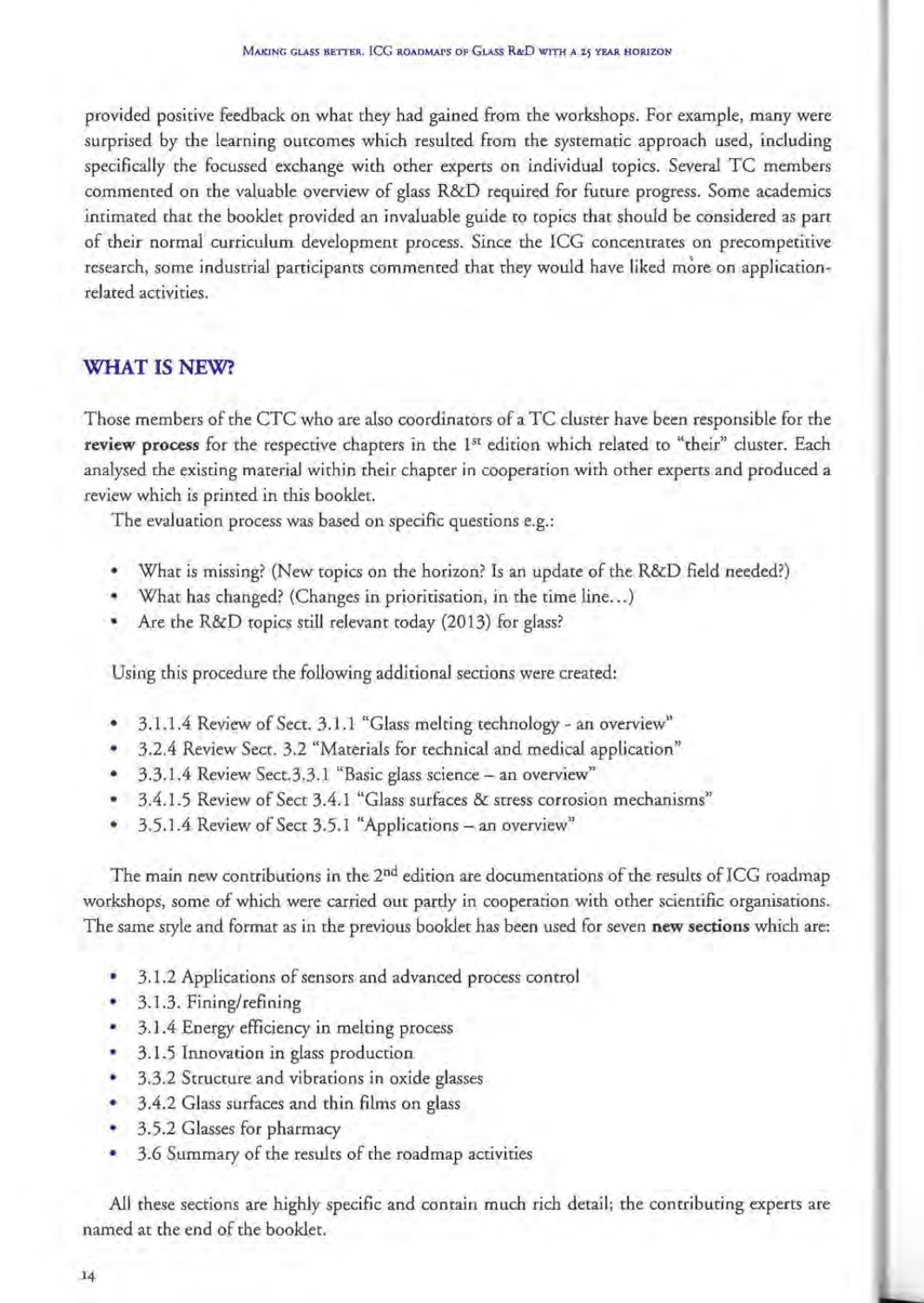#### **HOW TO USE THE BOOKLET?**

The roadmaps developed and shown here should not be used as a "bible" for a given R&D field. They represent only a simplified version of a complex reality. But, since a reduction of complexity is one of the scientific tools that is important in gaining a better understanding of a complex matter (as long as the most relevant variables or most influential parameters are not lost), roadmaps are accepted worldwide as a sound basis for serious discussions on specific R&D topics. This is particularly *so*  since in general they are created in cooperation with the experts in the respective field. Roadmaps are therefore innovation planning tools which provide a prognostic view on future developments through a systematic collection and validation of expert knowledge. The main benefit of the roadmapping process is that it provides the specific information and options needed to generate active measures.

The concept behind the publication of this second edition of Making Glass Better is to concribute to the building of a scientific and technological aclas in the field of glass which will help both scientists and the glass industry find the most fruitful routes to extend the catalogue of glassy materials and to uncover new applications.

We hope that this 2<sup>nd</sup> edition of this book of maps will stimulate fruitful discussions on future research into our fascinating material glass both inside and outside the ICG, and will attract excellent scientists and technologists to join our community.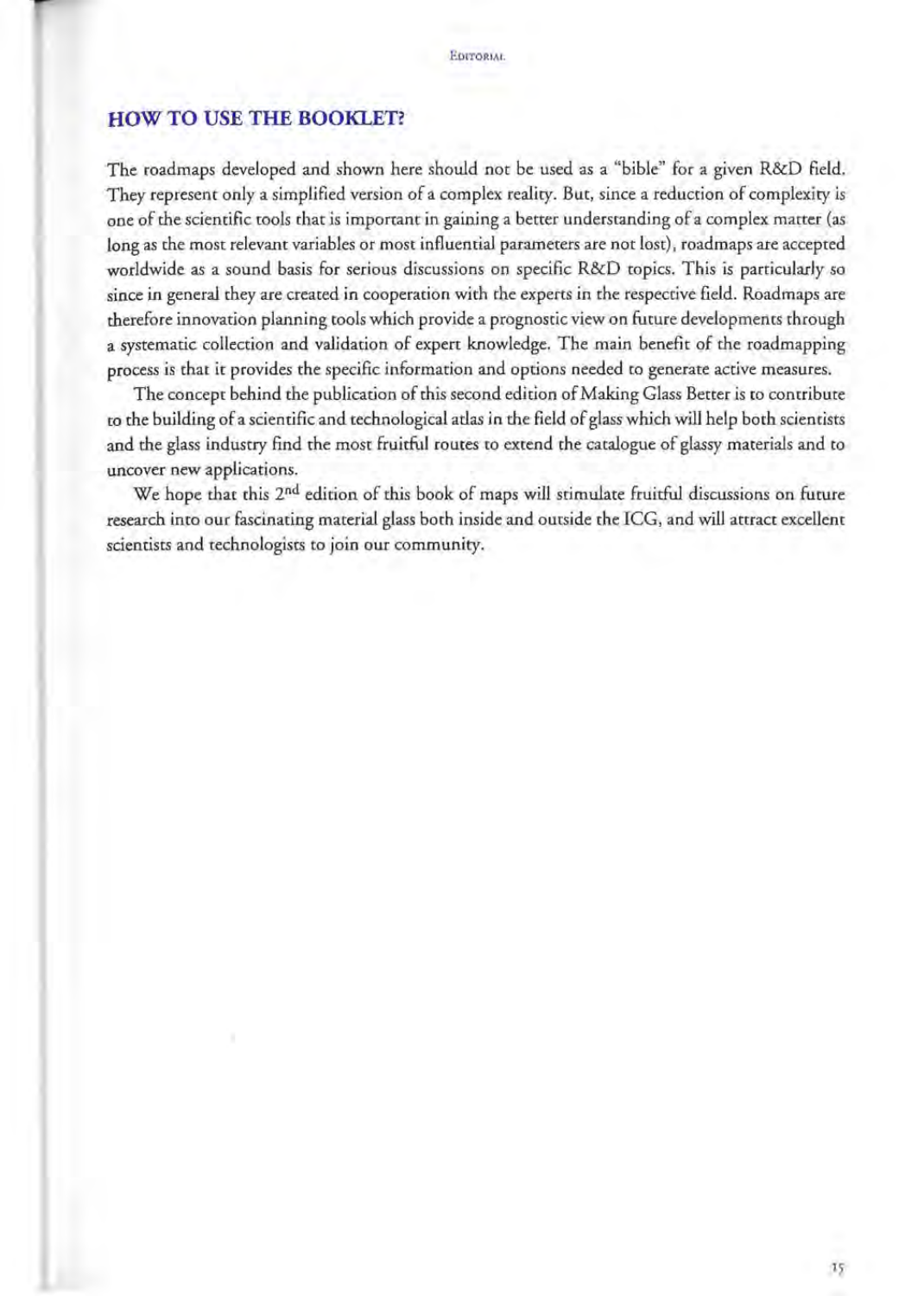

Figure 3.3. I .3: Roadmap "Aromistic Simulation of Glass"

This simplified overview can be used to set in motion the promotion of a collaborative research agenda for aromistic simulation of glass. An important objective is the organisational and institutional setup of this "wish Iist" since the objective is not to produce yet another report but to implement a living process carried by the community itself and the commitment of a handful of key actors. A first step was to establish a new technical committee in the ICG (TC27 was established in June 2009 in Vancouver) and the plan to generate a white paper which serves as an in-depth definition of the tasks. A follow-up workshop, based on the described results is planned by TC27 in May 2010 at Corning, USA.

#### *3.3. 1.2.5 Properties of glass*

One important duster for research is the development of glass products integrating multiple functions in one material. These functions can be optical (351), mechanical (348), electric and dielectric (354), thermic (357), glass-gradients (360), light-weight (361), improvement of chemical (362) propercies. Mechanical and light-weight glasses were rated as of highest relevance. A long-term task is the integration of a combination of functions in one material and not isolated research for one property. The research is expected to be undertaken as joint funding by private and public agencies.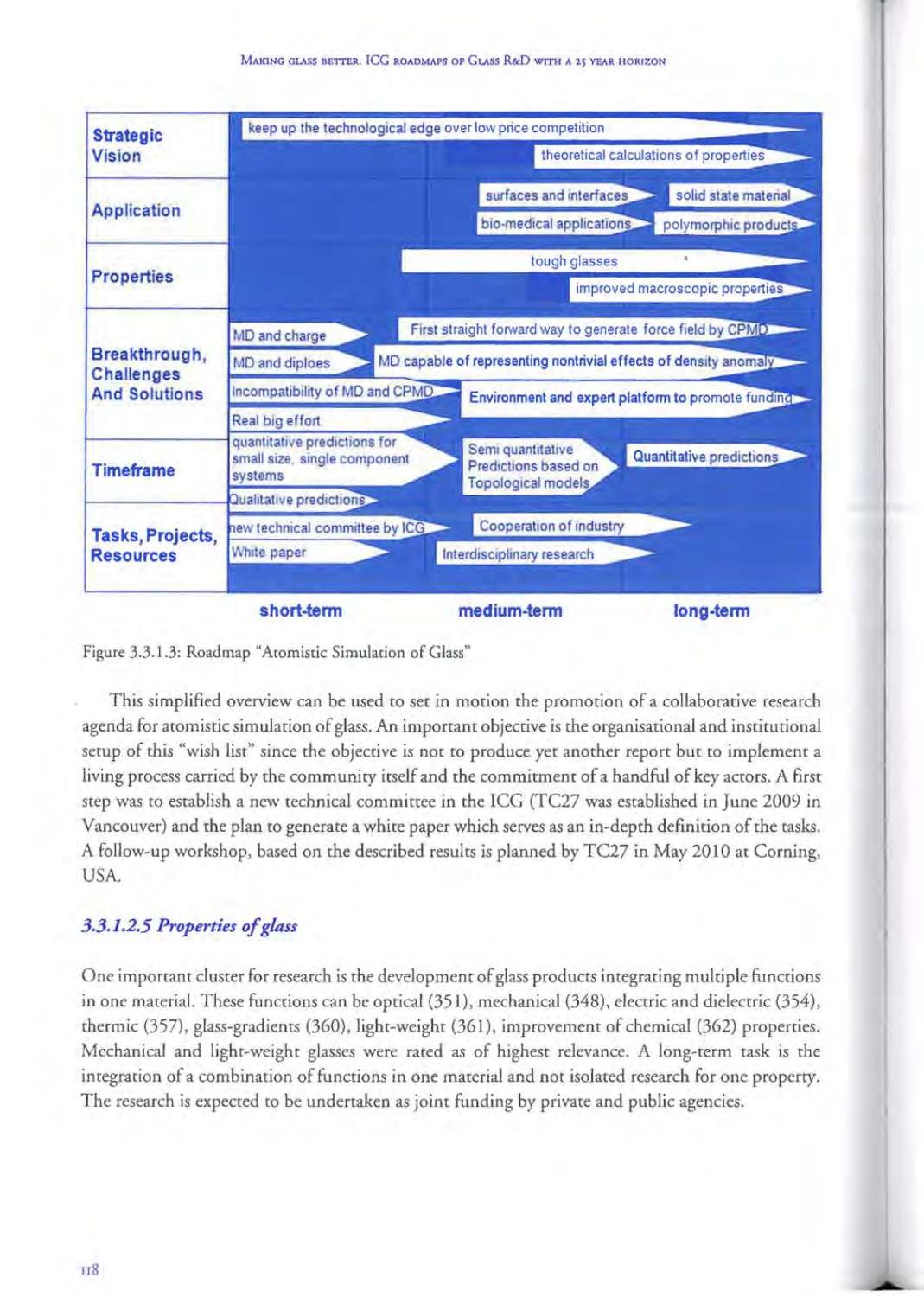**ReSULTS OF THE ROADMAPPING WORKSHOPS** 



Figure 3.3.1.4: New Functions and Propereies of Glass: Cross-Cutting

#### *3.3.1.2. 6 Characterisation*



Figure 3.3.1.5: Analytics: Measuring, Testing, and Characterising

Research tasks in the field of analytics, measuring, testing and characterising were the development of eheaper tools (393), in-line diagnostics (396), in-line sensors (399), integration of stable in-line sensors into the entire production process (402), tension sensors for glass parts (405) and validation of in-line test data for the main variables (408). However these tasks are seen as to be financed by private companies since they are more or less product and process specific.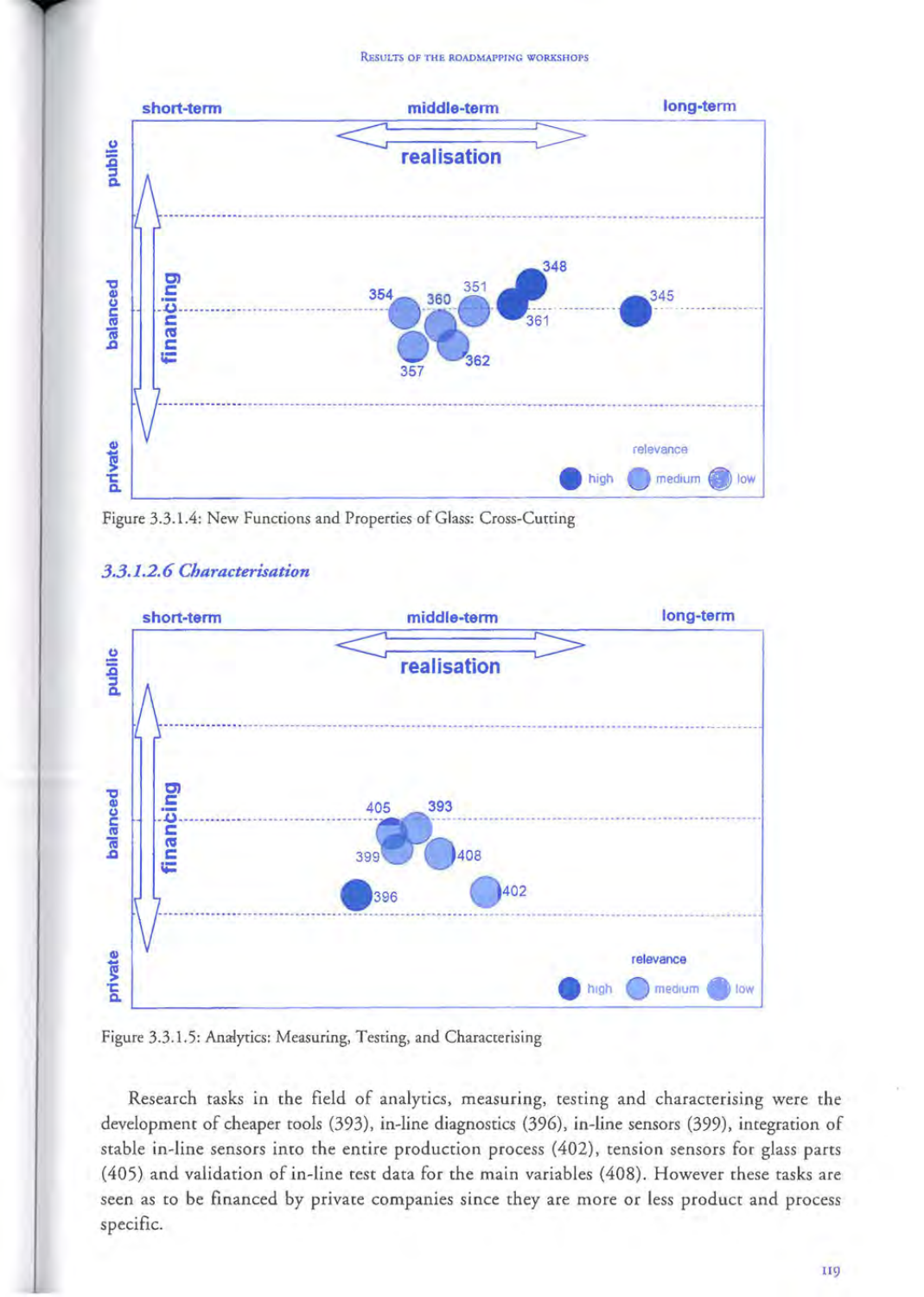

Figure 3.3.1.6: Analytics: Modelling and Simulation

In the field of modelling and simulation synergies were: finite-element calculation for glass parts (411), scale independent virtual material design (414), fundamental understanding and reliable data pools for relevant processes (417), modelling of melters (420), improvement of understanding of change of environmental influences into the models (423), models of the cooling (426) and firing (429) processes.

#### **3.3.1.3 Outlook**

The presented results serve as the basis for further discussion and prioritisation. When one of the topics is identified it needs further definition and future steps. However, at this point it is not sufficient to talk about technological issues. A roadmap is supposed to cover all aspects to facilitate technology transfer into future applications. To a considerable extent, this holds true even for basic research at the very beginning of the research chain where potential future applications or marketable products are decades away or where the risk that the generated knowledge never reaches markets is very high. The first consideration is why technological progress is necessary at all and where the future challenges lie. But an innovation system is also dependent on surrounding institutions which supply knowledge, skilled labour or influence research activity by changing regulation. These more general aspects are discussed in greater details in Chapter 4.

#### 3.3.1.4 Review of "3.3.1 Basic glass science - an overview"

#### Alicia Durán, John Parker, Klaus Bange and René Vacher

The original chapter summarised the results from very different ICG activities, mainly contributions from: a comprehensive workshop on "Basic Glass Science" which took place in Montpellier, France in May 2009, and a project on glass perspectives sponsored by the German Research Society (DFG).